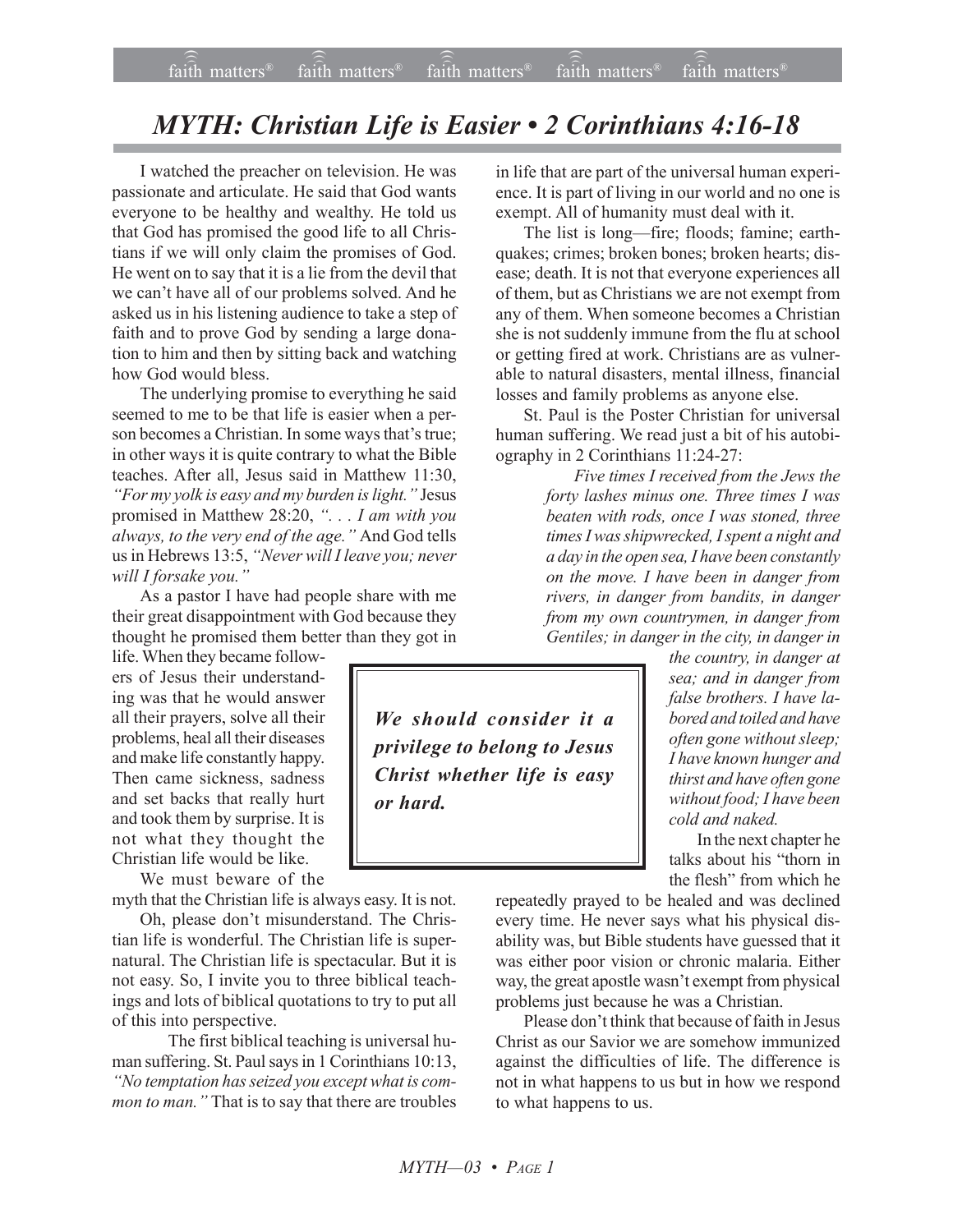All of this may seem terribly discouraging. But don't get discouraged. Just listen and hang in there for awhile. What we're talking about here will get better; but first it will get worse!

The second biblical teaching is that there is often extra suffering for Christians. That's right! Many times Christians actually have more problems and greater suffering simply because we are Christians. 1 Peter 4:12 tells us, "Dear friends, *do not be surprised at the painful trial you are suffering, as though something strange were happening to you.*"

In the first century Christians knew that they were at greater risk because of their faith. Christians were enslaved, persecuted and even tortured and killed. Let me give you a sampling of what the New Testament was telling those first century Christians about the hardships of being a follower of Jesus:

*Remember those earlier days after you had received the light, when you stood your ground in a great contest in the face of suffering. Sometimes you were publicly exposed to insult and persecution; at other times you stood side by side with those who were so treated. You sympathized with those in prison and joyfully accepted the confiscation of your property, because you knew that you yourselves had better and lasting possessions.* (Hebrews 10:32-34)

*This is my gospel, for which I am suffering even to the point of being chained like a criminal.* (2 Timothy 2:8)

Jesus' brother writes, "Consider it pure joy, *my brothers, whenever you face trials of many kinds, because you know that the testing of your faith develops perseverance.*" (James 1:2-3)

*Let us fix our eyes on Jesus, the author and perfector of our faith, who for the joy set before him endured the cross, scorning its shame, and sat down at the right hand of the throne of God. Consider him who endured such opposition from sinful men, so that you will not grow weary and lose heart.* (Hebrews 12:2-3)

*You became imitators of us and of the Lord; in spite of severe suffering, you welcomed the message with the joy given by the Holy Spirit.*

(I Thessalonians 1:6)

*Out of the most severe trial, their overflowing joy and their extreme poverty welled up in rich generosity.* (2 Corinthians 8:2)

*Rather, as servants of God we commend ourselves in every way: in great endurance; in troubles, hardships and distresses; in beatings, imprisonments and riots; in hard work, sleepless nights and hunger.* (2 Corinthians 6:4-5)

*We do not want you to be uninformed, brothers, about the hardship we suffered in the province of Asia. We were under great pressure, far beyond our ability to endure, so that we despaired even of life.* (2 Corinthians 1:8)

Well, you get the point. It can be tough to be a Christian. Although, probably a lot less tough for us than for many. We live in a country with freedom of faith and are not likely to experience a fraction of what Christians suffered in the Roman Empire or even now in the Sudan or North Korea or other parts of our modern world.

None of us wants tough times, but we should not be surprised by them. To the contrary, we should consider it a privilege to belong to Jesus Christ whether life is easy or hard.

A few years ago Charleen and I retraced at least part of the journey of the early  $20<sup>th</sup>$  century Antarctic explorer Sir Ernest Shackleton. We sailed the Weddell Sea, walked on South Georgia Island, visited Elephant Island and toured around parts of Antarctica. Maybe you know his story.

In 1914 Ernest Shackleton sailed from England with a 27-member crew aboard the ship the Endurance, headed for the largely unexplored continent of Antarctica. His biographers tell about an ad he ran in a London newspaper in anticipation of his expedition. It said:

MEN WANTED FOR HAZARDOUS JOUR-NEY. LOW WAGES, BITTER COLD, LONG HOURS OF COMPLETE DARKNESS. SAFE RETURN DOUBTFUL. HONOUR AND REC-OGNITION IN EVENT OF SUCCESS.

Five thousand men volunteered to go.

It is a metaphor for following Jesus. Far more so than signing up with Shackleton, becoming a Christian and following Jesus Christ as Lord is a great adventure with God. It is exhilarating, promising and spectacular, but there are probable, if not inevitable, hardships along the way. And billions have volunteered.

The Christian life is very good but do not be surprised if it is also very hard. We are told in 1 Peter 4:12, *ìDear friends, do not be sur-*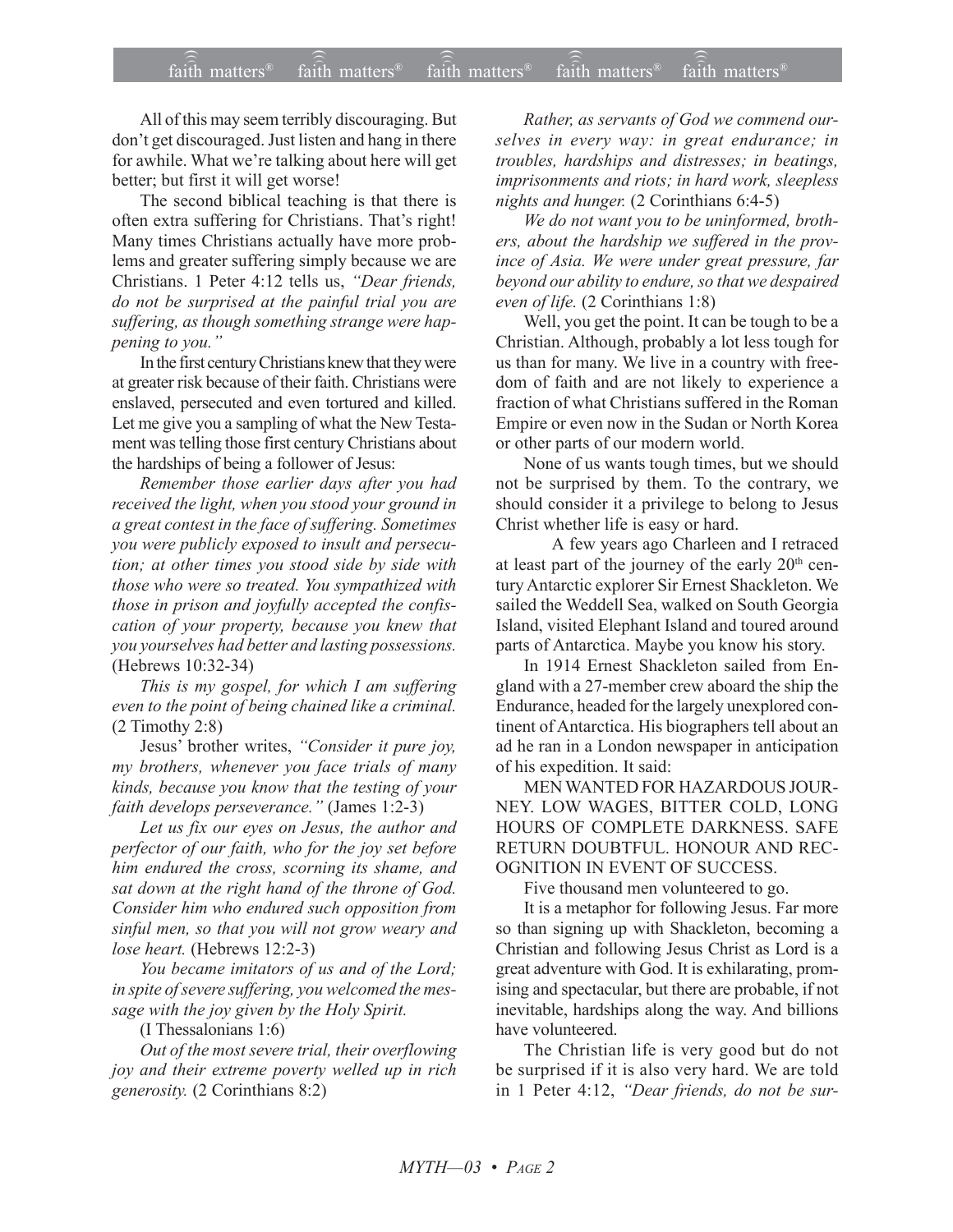*prised at the painful trial that you are suffering, as* though something strange were happening to you.<sup>"</sup>

The third biblical teaching is about the special grace God gives Christians. Recognizing the difficulties of life God promises special provisions for followers of Jesus. Paul writes in 2 Corinthians 4:16-18:

> *Therefore we do not lose heart. Though outwardly we are wasting away, yet inwardly we are being renewed day by day. For our light and momentary troubles are achieving for us an eternal glory that far*

*outweighs them all. So we fix our eyes not on what is seen, but on what is unseen. For what is seen is temporary, but*

 *It is not that Christians have lives that are easier. It is that Christians have a God who is greater!*

*what is unseen is eternal.*

Paul's point here is that the troubles of life are of a short duration in comparison to the length of eternity. Some day earth's troubles will pass and Christians will experience the wonder of heaven when today's troubles will be forgotten.

As good as a future promise may be it may not be enough to deal with present pain. So, the Bible gives an added perspective that only Christians can understand in 1 Peter 4:12-16:

> *Dear friends, do not be surprised at the painful trial you are suffering, as though something strange were happening to you. But rejoice that you participate in the sufferings of Christ, so that you may be overjoyed when his glory is revealed. If you are insulted because of the name of Christ, you are blessed, for the Spirit of glory and of God rests on you. If you suffer, it should not be as a murderer or thief or any other kind of criminal, or even as a meddler. However, if you suffer as a Christian, do not be ashamed, but praise God that you bear that name.*

The point here is that Jesus suffered for us. He was humiliated, beaten and crucified to redeem us from sin. He is our Savior and Leader. We have signed up with him and it is an honor to experience for him a little of what he experienced for us.

When life gets hard we not only identify with Jesus but we gain insight that helps us to help others. Have you ever gone to a counselor or physician and discovered that she or he once suffered what you are suffering? 2 Corinthians 1:3-4 says:

> *Praise be the God and Father of our Lord Jesus Christ, the Father of compassion and the God of all comfort, who comforts us in all troubles, so that we can comfort those in any trouble with the comfort we ourselves have received from God.*

> > So, here is what happens. As Christians our lives are not always easy. We experience the same universal problems of life that everyone else experiences. We may even suffer extra pain and problems just because we are followers of Jesus. But when

we do, God steps in and provides supernatural love, care, promise and strength. We get to experience God in new and deeper ways because of the problems of life.

Do you remember that physical disability of Paul? Whether it was poor vision or chronic malaria or whatever it was, here was his response in 2 Corinthians 12:8-10:

> *Three times I pleaded with the Lord to take it away from me. But he said to me, ìMy grace is sufficient for you, for my power is made perfect in weakness.î Therefore I will boast all the more gladly about my weaknesses, so that Christís power may rest on me. That is why, for Christís sake, I delight in weaknesses, in insults, in hardships, in persecutions, in difficulties. For when I am weak, then I am strong.*

It is not that Christians have lives that are easier. It is that Christians have a God who is greater!

In December 1914 the Endurance entered the ice fields of the Weddell Sea. The pack ice froze around them and the promises of the ad started to come true: HAZARDOUS JOURNEY. LOW WAGES, BITTER COLD, LONG HOURS OF COMPLETE DARKNESS. SAFE RETURN DOUBTFUL.